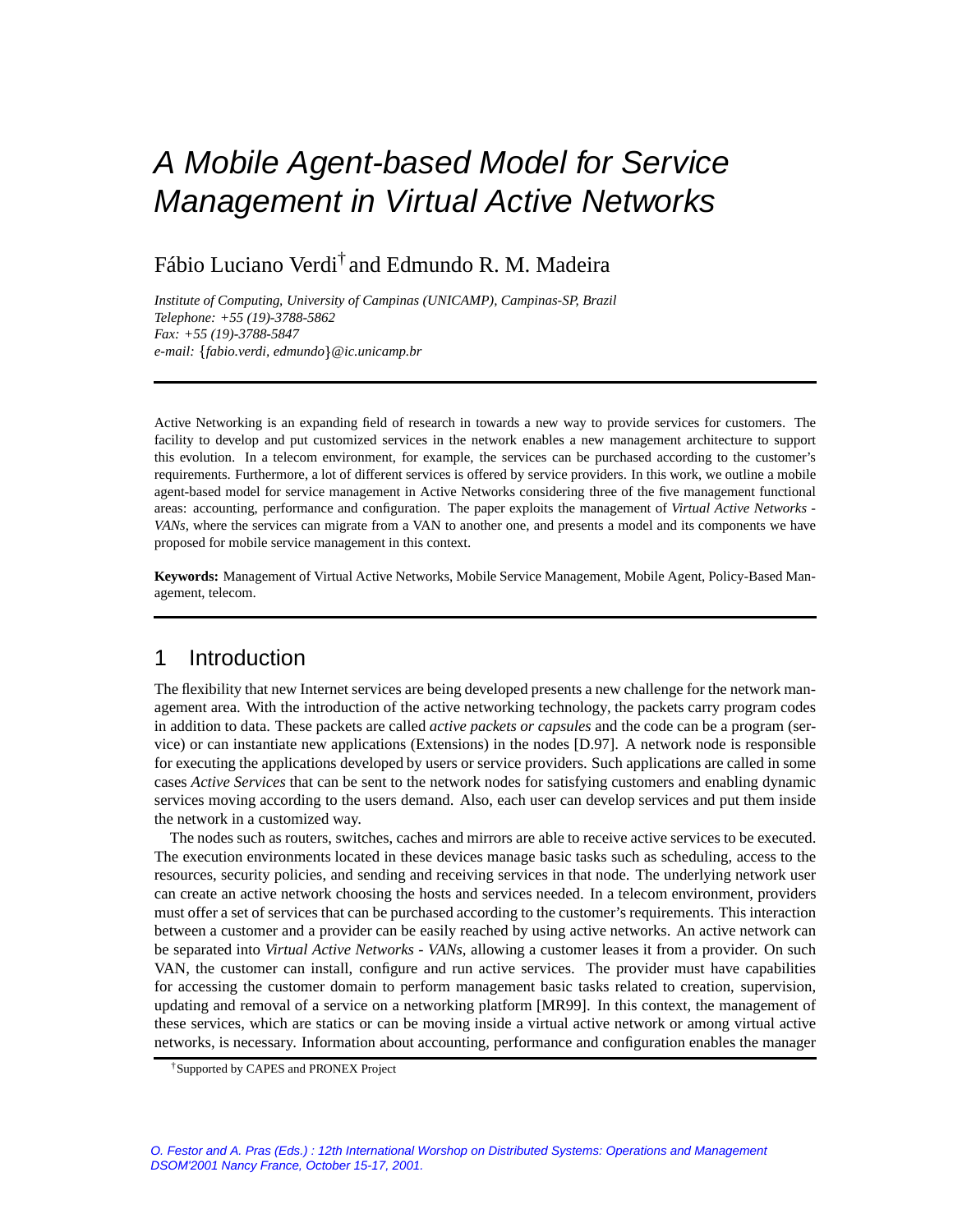(human) to know the behavior of the managed environment to detect problems and take actions on them. In order to get this information, we have proposed a mobile agent based-model for service management in virtual active networks.

The scenario where the services can be moved among VANs is a very common one in telecom environments. Furthermore, aspects about policy are important in this context whereas a lot of services can be developed by different providers and by different customers, so that, each service has its own policy based on the domain it was created. The importance of management in this kind of environment is evident in the sense of many undesirable situations can be generated which affect the environment as a whole. The integration of static and mobile services, VAN, and policy currently reflects a perfect telecom environment.

Our model takes account the capacity a service has for migrating and we define a scheme on how the mobile agents are structured for collecting management data. The model is innovative in the sense of we are considering the migration of a service from a VAN to another one in order to satisfy the customer's demand. For supporting these features, we have developed the model based on a mobile agent platform for gathering management data using the facilities that a mobile agent technology offers. We have developed a telecom environment using the ANTS toolkit 1.3.1 [JVL98] for simulating some of the common telecom scenarios. The environment has a *Service Provider - SP*, that offers the services a customer can download, and a *Policy Manager - PM*, that stores and manages policies. A prototype has been implemented to validate our model supporting accounting, performance and configuration management. The management system we describe successfully offers functions for monitoring telecom environments by combining mobile active services, Virtual Active Networks, policies, and mobile agent technology.

The paper is organized as follows. In the next section some concepts about active networks and virtual active networks are presented, and some related works are commented. Section 3 outlines the model and its components, and illustrates some possible scenarios. Section 4 describes some aspects about the implementation. Section 5 presents the conclusion and gives an outlook on further works.

## 2 Active Networks and Virtual Active Networks

Active Networking breaks with the tradition where the nodes only route packets according to their routing tables. The nodes in active networks can receive and run external programs using computational resources for processing them. In this paper, the active nodes are called *Execution Environments - EEs*, following the terminology of the AN working group [Gro99].

The active networks are classified considering some basic architectures. There is an approach called *Active Packets* in which active code is carried by packets either to be executed on the data of the same packet that carries the code, or to be executed in order to change the state or the behavior of the node. Another particularly approach is called *Active Nodes* in which the packets do not carry the actual code, but instead carry some identifiers or references to predefined functions that reside in the active nodes [K.99]. By using active packets, an active network can carry programs and not only data and when the packets arrive in a node, its processing can change the node's local state. Some architectures for active networks enable a capsule to install applications which will stay in that node for a finite time. On the other hand, the capsule itself can execute some specific tasks when it is evaluated. We are considering both cases, i.e., a capsule can itself execute some code or the capsule can install some application on the node. The processing of the installed applications and capsules can generate other packets which will be send to other nodes through the active network, opening a new way for installing services on the network. The provider can offer an abstraction called VAN in the sense of the customer can install, configure and run network services without further interaction with the provider. Thus, a VAN can be described as a graph of virtual active nodes connected by virtual links transporting active packets internally and among different virtual active networks [MR99]. The VAN is a very useful solution for separating a customer from another one and to provide specific services for each customer's domain. In our model, we create VANs installing more than one Node (EE) object of the ANTS toolkit per host, so that, a single (physical) active node can run several virtual active nodes belonging to different VANs. In this way, a customer is isolated from another one and the active network resources are shared by them.

Many approaches taken today have focused on active networks. In [DY00] active networks are used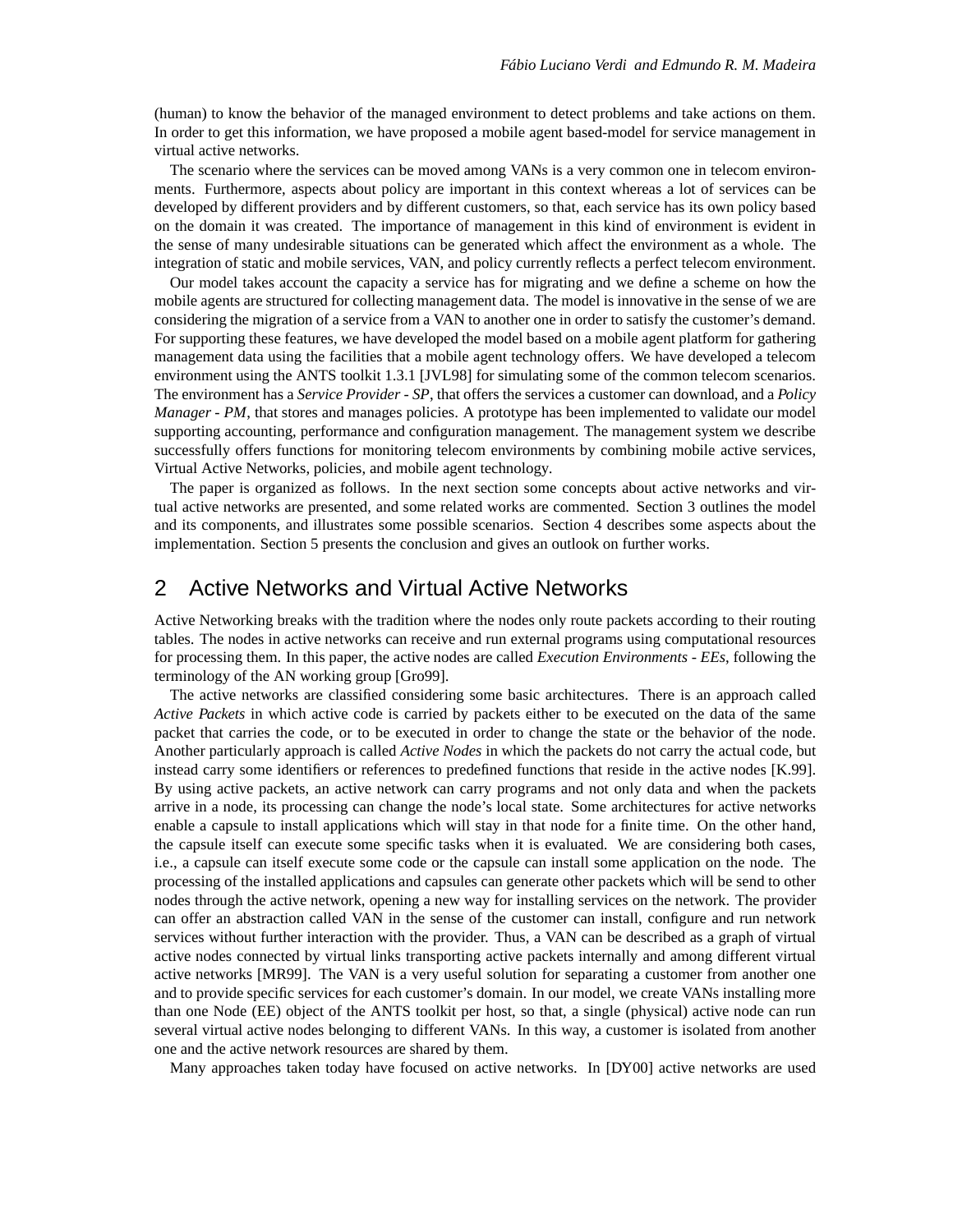for management of devices in the network and in [RR00], a proposal of active distributed management is presented. In the latter, some typical management algorithms are developed and are available as patterns to be used by the management programs. In [MS99], a model for management of mobile agent-based services is described. An architecture for management of a network that offers active services is presented in [WHJC01]. This architecture uses a combination of policies and adaptive algorithms allowing multiuser management of network based service components. Service management in telecom environment is presented in [MR99, MR00]. Our paper assumes an infrastructure that supports VANs and services moving among them.

## 3 The Management Model

The proposed model for service management in active networks is based upon a mobile agent platform. The agents can easily execute tasks on behalf of other entities such as a human manager or an external application. The proposed model has two kinds of management agents. The first one is a static agent responsible for accounting area. The second agent is mobile, whereas it is sent by the manager for collecting performance data in a node. After collecting, it returnsto the management node. Getting the responses about the accounting and performance, the manager (human) can take actions towards the configuration functional area. In the following, we present the information related to the questions we are interested to answer, the management model components, the management information bases, and the management scenarios.

### 3.1 Management Information

The OSI (*Open Systems Interconnection*) management model [Y.93] defined five management functional areas: FCAPS (*Fault, Configuration, Accounting, Performance, Security*). The proposed model in this work approaches three of these five functional areas: accounting, performance and configuration. The management questions we are interested to answer can be divided in four cases:

- per service;
- per host;
- per virtual active network; and
- the set of all virtual active networks of a single network (the network as a whole).

According to the accounting functional area, we are interested in answering some of the following questions:

- 1. What are the most and least required objects (services) per host, per VAN and in the network as a whole.
- 2. What is the number of requests to a specific service.
- 3. What are the most and least required hosts per VAN and in the network as a whole.
- 4. What is the number of requests to a specific host.
- 5. What is the service residence time.
- 6. What is the throughput in a period of time *t* per host and per service.

According to the performance functional area we are interested in answering some of the following questions:

- 1. What is the cpu and memory use in a host in a period of time *t* .
- 2. What hosts exceed the specified limits of the memory and/or cpu use per VAN and in the network as a whole.

The set of information gathered allows to identify problems in a more general way. The manager can collect more specific information about a host, a service or a VAN. In this case, the manager can desire to send another agent for collecting performance data and/or the manager can invoke remote methods for collecting accounting data.

Based on the information above and based on the policy each service has, we have defined three kinds of possible actions to apply, as follows: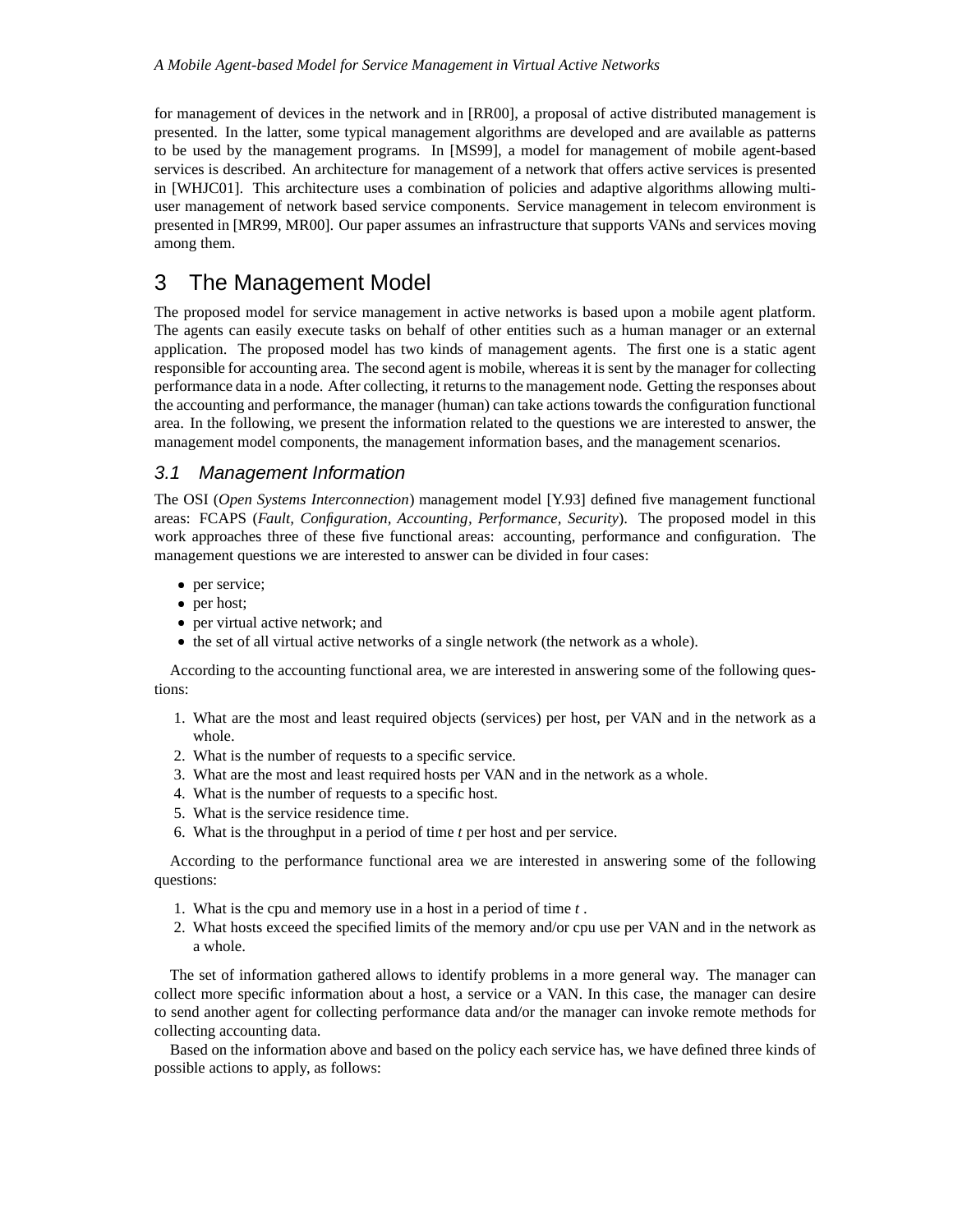- 1. Moving a service for load balancing.
- 2. Creating a new service instance.
- 3. Deleting a service from the environment.

We have created three representative policies for the model, but other policies can be developed and inserted into the database in a flexible way for satisfying specific customer's domains. Each provider or each service developer can define properties for using the services. When a new service is implemented and registered in the SP, its policies are included into the policy database. The Policy Manager (see forward in Section 3.2) is responsible for applying the policies in the environment. Then, we have defined the following policies:

- 1. A service has minimum and maximum bounds of times for migrating in a period of time.
- 2. A service has a limited number of copies in the network.
- 3. *Less Recently Used Service - LRUS*.

This policy is related to received requests in a period of time and it is used when a customer requires a new service. The less recently used service will be the candidate for migrating to the destination host for satisfying the customer's requirement. If policy 1 does not allow the LRUS migration, then a new service copy can be created, based on the configuration action 2. But, if policy 2 does not allow that a new service copy is created, the system manager (human) can decide what action takes.

As we can see, the events generated by policies are treated using configuration actions. When some event related to policies is detected by the management system, the correct configuration action must be taken. For example, when the maximum bound for migrating is reached, the management system can create a new instance of a service. When the service is required for migrating, the system management looks for the LRUS in the network as a whole. When an overload is detected, the management system can move a service to another node for load balancing. Other situations like these can be interpreted.

The questions above represent what we have considered to implement, but the model is open and flexible for defining other questions and collecting other data from the environment.

#### 3.2 The management model components

In this section we present the agents and the other components like the Policy Manager and the Migration Manager. We give a brief description about each one and their roles on the model. Thus, we have proposed the following components as shown in Fig. 1:

- **Global Manager Agent - GMA**: It is the centralized manager of the model. There only is a GMA in the network as a whole, i.e, in a domain. Interactions between domains are out of the scope of this work. This application presents to the manager (human) the interface with the methods related to management questions (accounting, performance and configuration). This component is responsible for analysing accounting data, performance data and configuration data on all VANs and its services. Furthermore, it notifies the MM (*Migration Manager*, see below) for sending performance agents to specific hosts. The GMA has a total view of the network as a whole and together with MM and PM it can offers a large set of management information to the manager.
- **Local Manager - LM**: There is an LM per Virtual Active Network. It is responsible for management of the VAN and collects data of each MAEA (*Managed Active Element Agent*, see below) located in the hosts of the VAN. One of the aims here is to filter the information before sending it to the GMA.
- **Managed Active Element Agent - MAEA**: It is responsible for management of one or more services in a host of a VAN, being the lower level of the management. There is an MAEA per host per Virtual Active Network. This agent is an interface between the *Managed Service - MS* and the management system and it has the following tasks:
	- **–** Storing the events of each service it manages.
	- **–** Activating and deactivating the management filter in a period of time.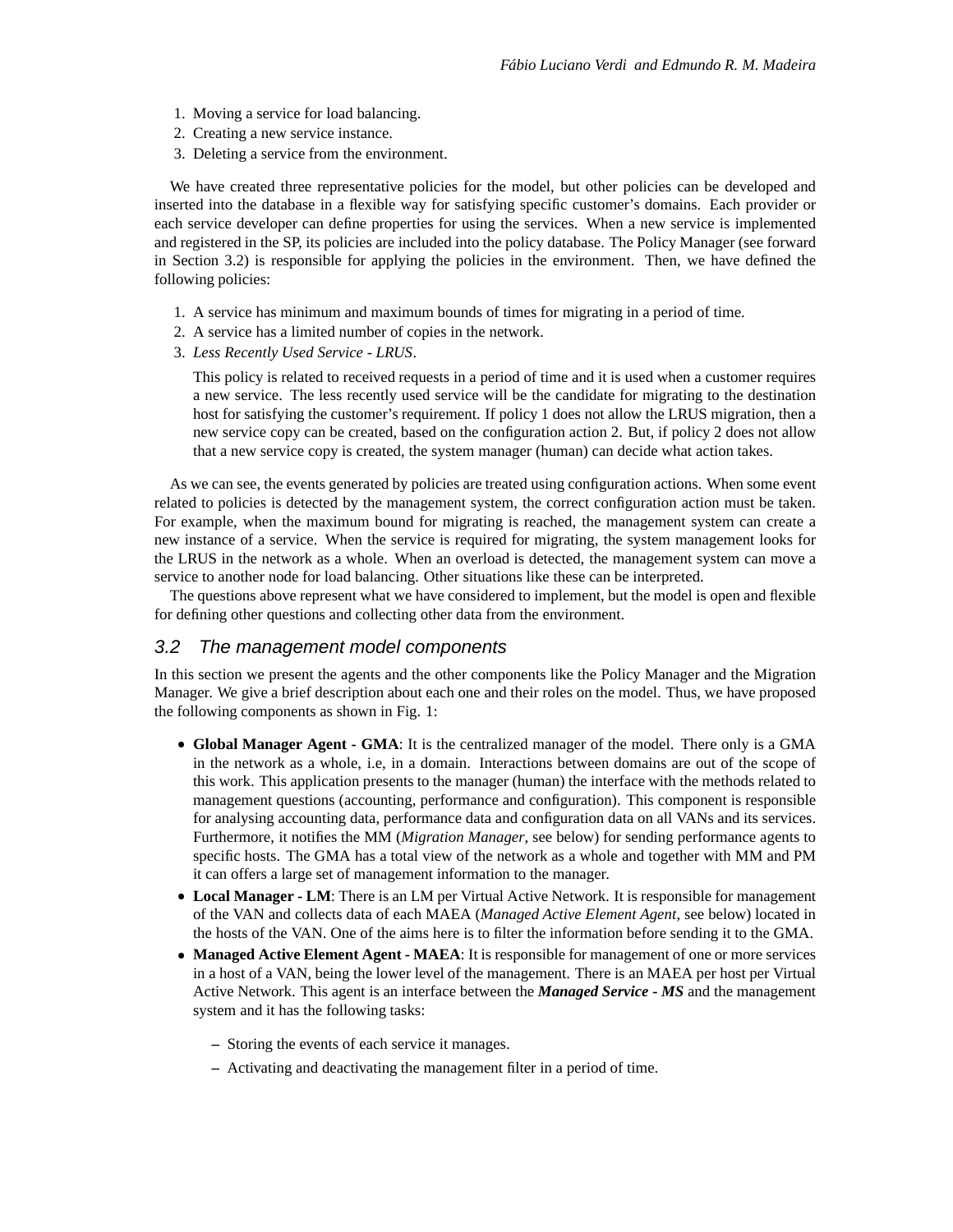- **–** Gathering information from services using the management interface which each service has.
- **–** Sending information about services to other management agents when the services are migrating.
- **–** Receiving information which was sent from other agents about services are arriving.
- **–** Processing events which has been earlier defined, or notifying the LM about unrecognized ones.
- **A Policy Manager - PM**: This component is responsible for controlling, insertion, updating and removal of a policy in the database. Thus, any event about a service must be notified to the policy manager. The policies about the service are processed in order to analyse the situations defined in the early section.
- **A Migration Manager - MM**: When a new virtual active network is being created, the services in those hosts must be managed and, therefore, this component sends management agents to these ones. The SP (Service Provider, see below) always notifies the MM about the events on the network and, hence, the MM has to exchange information with the Policy Manager about the policies. Also, this component is responsible for sending performance agents for collecting performance data. This component, the GMA, and the PM perform the function of a *Management Center - MC*.
- **A Global Naming Service - GNS**: This component receives the service location and the service identifier and creates a reference that indicates where the service is located. The management agents search in this component for getting service references.
- **A Service Provider - SP**: It is responsible for offering services to customers. When a client sends a capsule to the SP for creating a VAN and its services or for adding a new service to his/her VAN, the SP notifies the GMA and the MM. Also, in a service migration or removal, the SP notifies the MM for controlling its migration tables and notifies the GMA for updating its local information about the VANs. In some cases, the SP can create a new service copy as shown in Section 3.4.



**Fig. 1:** Management Model Components and their relationship

All the agents are distributed through the network. Fig. 1 shows two different VANs, A and B. We can see that the node X belongs to both, but the model separates each one for service management. Hence,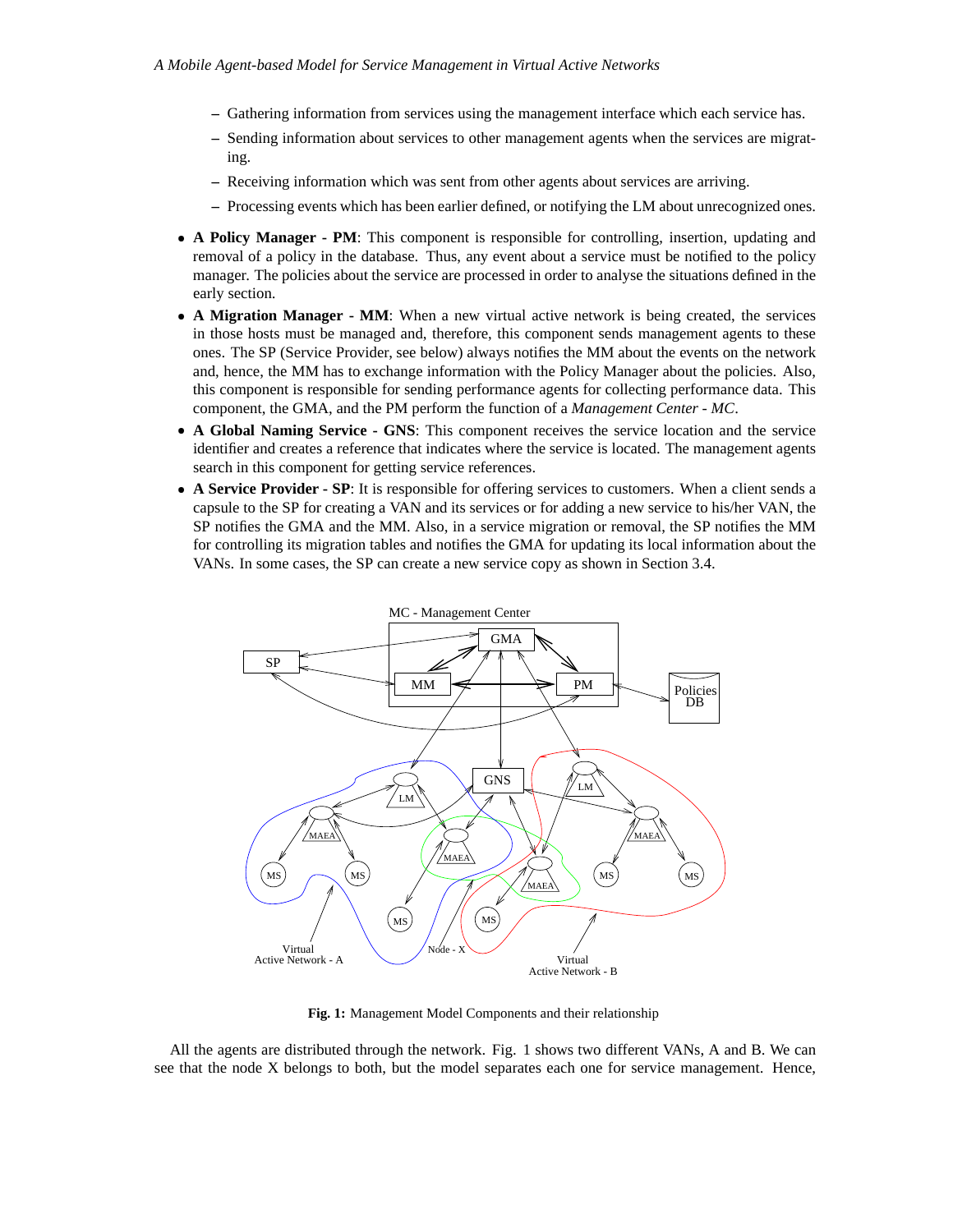a host in a virtual active network environment can be part of more than one VAN at the same time. The interaction between agents (typically MAEA) of different VANs is not shown, but an agent from a VAN can access another agent from another one for changing data, since the customer domain policies allow this interaction. In our model, a MAEA from a VAN changes data to another MAEA from another VAN only on an inter-VAN service migration. To collect accounting data the sequence, shown in Fig. 2, is as follows:

- 1. The manager (human) invokes methods on the GMA.
- 2. The GMA notifies each LM for starting to collect data. After this point, all management is done in a parallel way and each LM gathers data from its VAN. The GMA waits all LMs send the answers.
- 3. Each LM invokes methods on the MAEA and waits all these ones answer. After this, the LM sends back the results to the GMA.
- 4. Each MAEA invokes methods on the services in order to get the most recent data and sends back the results to the LM.

The existence of different management levels facilitates the coordination among management agents.



**Fig. 2:** Sequence Diagram for collecting accounting data

To collect performance data, unlike accounting data, the management system sends mobile agents to the hosts where the services are located (1). They stay on the nodes during a period of time (2) and return back to the management center with the data (3). The management system sends an agent for each host, so that all services are managed at the same time. Fig. 3 illustrates the management system behavior in this case.



**Fig. 3:** Sending mobile agents for collecting performance data

When the manager decides to send agents for gathering performance information, the management system starts collecting accounting data. Hence, at the end of the period, the management center can also provide to the manager a set of information about the environment. Based on accounting and performance information, the manager will be able to take actions towards a possible reconfiguration.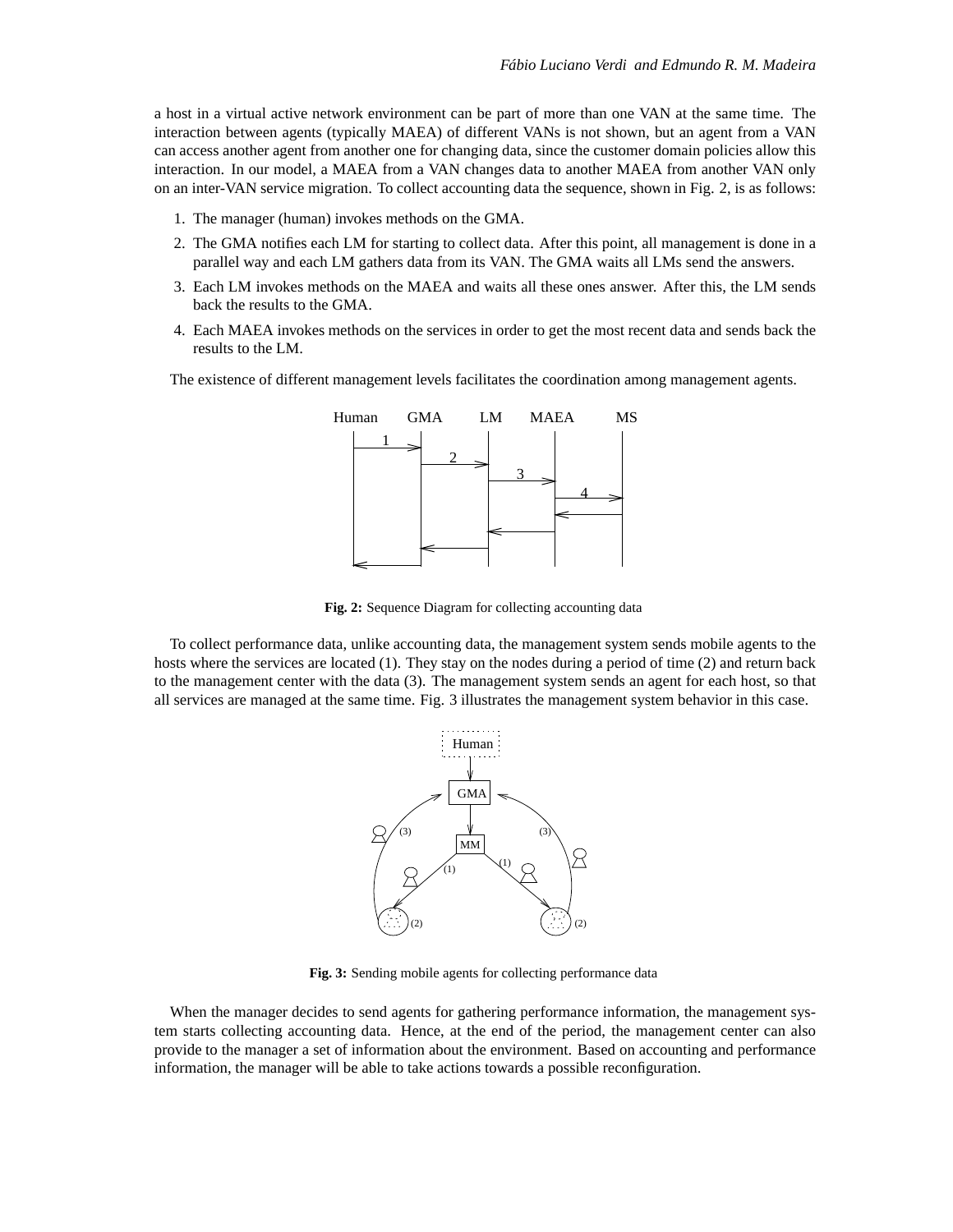#### 3.3 Management Information Bases - MIBs

The proposed management model needs to maintain management information at different levels: MAEA, LM and GMA. In this work, the bases used to store this information are called MIBs.

In this section we present what kinds of information are located in each MIB and what questions can be answered by each one. The managed service has a management interface enabling some filter to be activated or deactivated. The filters are related to the specific attributes for management and they can count or not the metrics in different periods of time. At each level, some questions can be answered based on the data gathered up to that level. The Tables I through III show the questions answered in each level of management. The questions are those in the Section 3.1 organized per service, per host, per VAN and in the network as a whole. We label *A.question number* for accounting questions and *P.question number* for performance questions, for example: A.1 means question 1 from accounting area. Thus, we present the following MIBs:

1. MAEA  $\rightarrow$  MS: This is the lower level of management. The metrics in this MIB are: (a) received requests and (b) residence time. Tab. I shows the questions that can be answered with these metrics.

| per service | per host | metric |
|-------------|----------|--------|
|             | A.1,A.4  | a      |
| A.2         |          | a      |
| A.5         |          |        |
|             | A.6      | a,b    |
| A.6         |          | a.b    |

2. LM  $\rightarrow$  MAEA: The metric in this MIB is: (a) received requests. Tab. II shows the questions that can be answered with this metric.

| .,<br>۰, |  |
|----------|--|
|          |  |

| <b>net</b><br>∸ | metric |
|-----------------|--------|
|                 |        |

3. GMA  $\rightarrow$  LM: This is the upper level of management. Here, the manager can have a general view about the network as a whole. The metrics in this MIB are: (a) received requests, (c) memory use and (d) cpu use. Tab. III shows the questions that can be answered with these metrics.

**Tab. III:**

| per host | per VAN | whole net. | metric |
|----------|---------|------------|--------|
|          |         | A.1, A.3   |        |
| P 1      |         |            | c,d    |
|          | P2      |            | c,d    |
|          |         |            | c.d    |

In addition to information about accounting and performance, in this MIB there is information about the service migration: source host, destination host, what time the migration happened and how many times it has migrated. All this information is useful when some service wants to migrate and, then, the policies can be applied to the service.

**Tab. I:**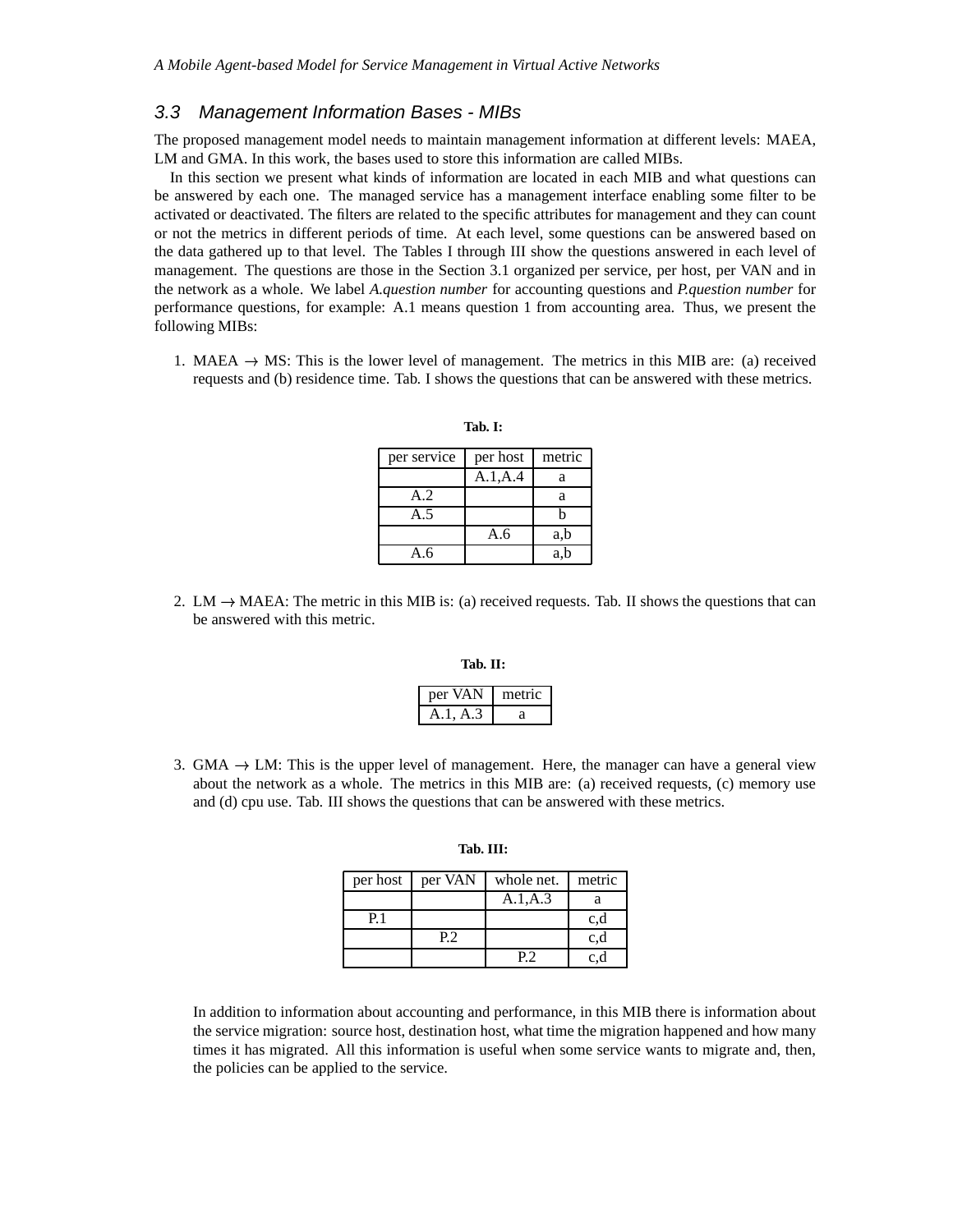In our proposed model, the metrics can be collected all the time, in some periods of time, or not be collected. Collecting management data all the time for all metrics in the network as a whole, is not a convenient option because the MIBs' size in each level of management can become too large. A typical use of the management system is for collecting some metrics during a period of time to detect some potential problems. After getting these metrics, the management operations are only to collect data related to the specific problem.

#### 3.4 Management Scenarios

The management scenarios we have created are related to a telecom environment. The scenarios are associated with the customer's *Active Application - AA* , that is an interface for the customers using the available environment. Thus, clients that have an active application in their domain can perform the following functions:

- 1. **Creating a new virtual active network specifying what hosts and what services are required**. In this scenario the following sequence is needed, as shown in Fig. 4:
	- (a) Customer sends a capsule to the SP informing what hosts and what services each host will have.
	- (b) The SP sends the required services to the set of hosts.
	- (c) The SP notifies the MM and GMA about the new VAN.
	- (d) The MM sends management agents to the hosts and defines the virtual active network manager (LM).
	- (e) Services register themselves in the GNS.

Note that in this case the PM is not notified. In fact, when a new VAN is created, the SP always allows to provide new services. The policies are applied to services which are required after creating VANs.



**Fig. 4:** Customer creating a new VAN.

#### 2. **Adding a service to the VAN**.

In a telecom environment the customer frequently needs to add new services to the VAN. This is the main scenario that can be created whereas there are many steps before a service migrates to another node. In this scenario, the LRUS can belong to the other VAN (this is the normal case) and, then, the service must migrate between VANs. This a way to coordinate several instances of the same service. The sequence, shown in Fig. 5, is as follows:

- (a) Customer sends a capsule to the SP indicating what service is required and to what destination host the service will be send.
- (b) The SP gets the LRUS in the network. In this search, all the information about the LRUS also is available.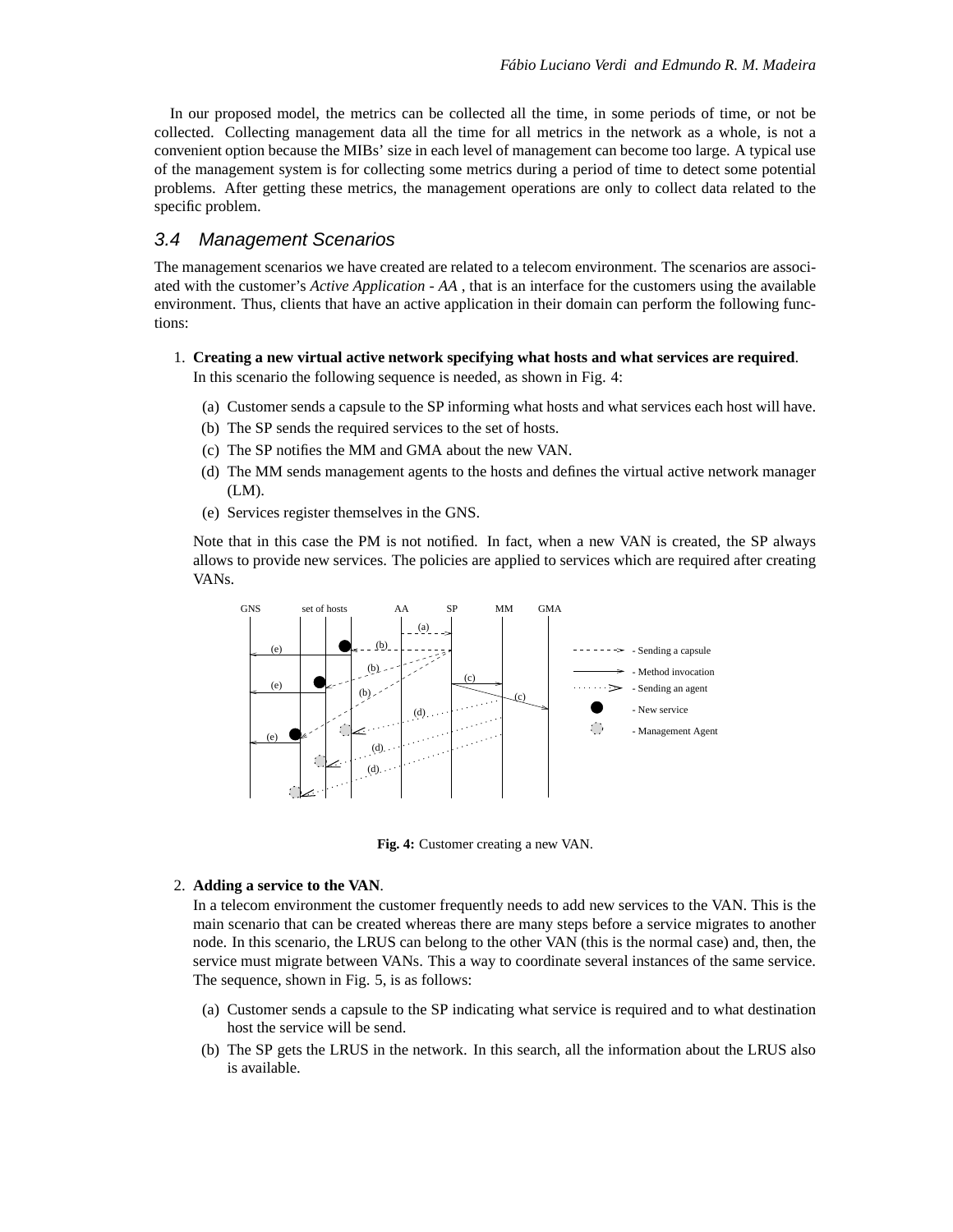- (c) SP interacts with the MM for verifying if migration is possible.
- (d) MM gets the service policies from PM for analysing them.
- (e) MM answers to the SP about the possibility of migration.
- (f) If migration is possible, SP sends a capsule to the active application of the VAN where the LRUS is located at this moment. This is necessary for the active application stops to use the service in that VAN. On the other hand, if migration is not possible (according to policy 1), and the policy 2 is satisfied, the SP sends a capsule to the destination host for creating a new instance of the required service (f'). The steps *l, m* and *n* are the same for both cases. But, if the policy 2 is not satisfied, the manager (human) has to decide what action takes in this case.
- (g) If a new service copy was created, the SP notifies the GMA and MM about this. If the migration occurred, the SP only notifies the GMA (g').
- (h) The capsule is forwarded to the host where the service is at this moment.
- (i) The service unregisters itself from the global naming service and notifies its MAEA that it is migrating.
- (j) The capsule removes the service from this node and migrates to the new node.
- (k) The source MAEA notifies the destination MAEA that a new service is arriving.
- (l) The capsule arrives in the new node and registers the service on the GNS.
- (m) The service notifies its new MAEA it has arrived.
- (n) The capsule is forwarded to the new active application to notify that the required service has migrated. The active application can use the new service.



**Fig. 5:** Customer requiring a new service.

Each LM is responsible for finding the LRUS in its VAN and it returns back the result to the SP. If there is more than one service copy in the network and whether they are migrating few times,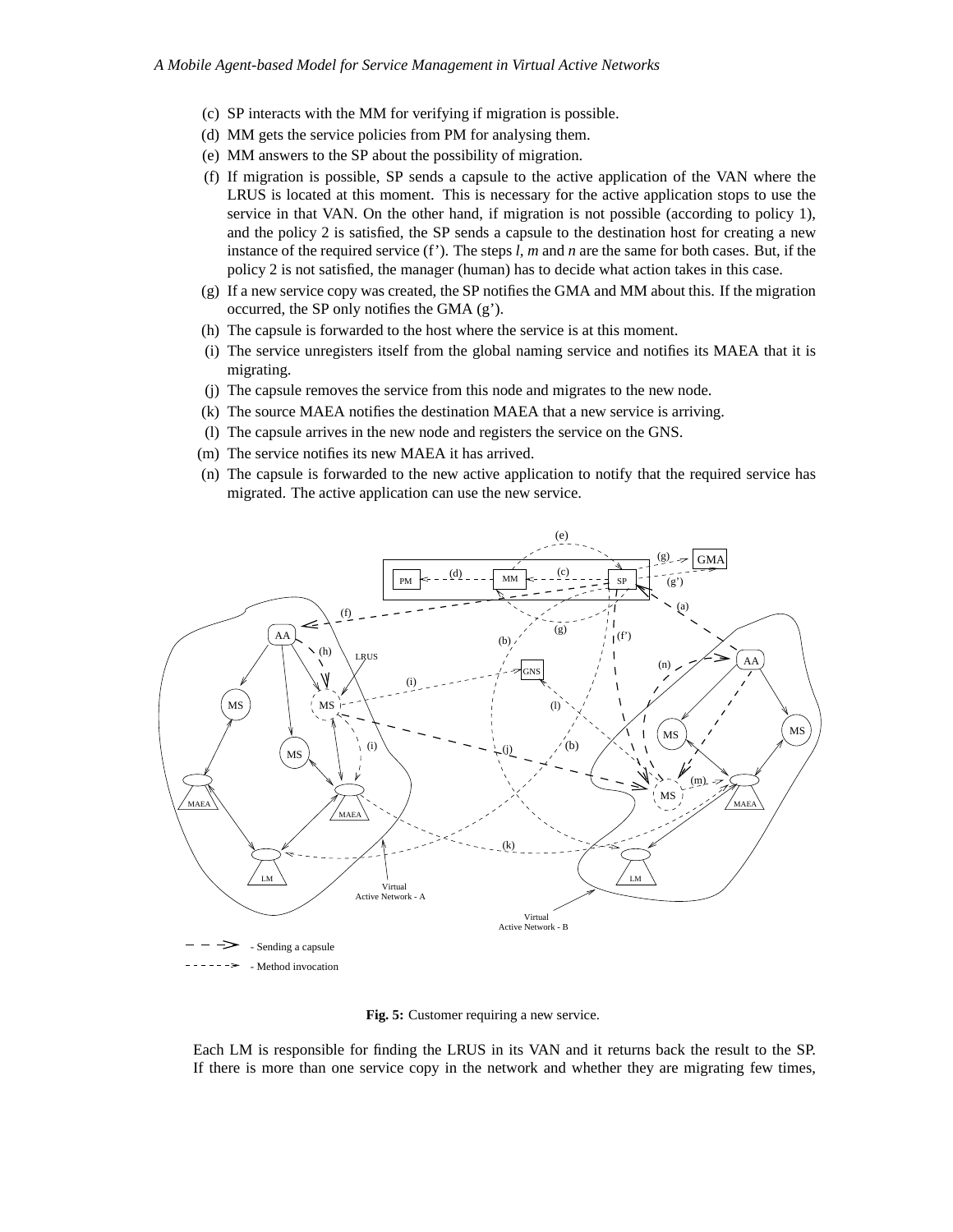some copies can be deleted from the network. Thus, the number of service copies in the network can change along with the intensity of the use.

#### 3. **Removing services from the VAN**.

In this scenario, the customer sends a capsule to the SP notifying the removal of the service. The SP notifies the GMA about this. Before removing the service, it unregisters itself from the GNS and notifies its local MAEA about the removal. All the service information is sent to the GMA.

#### 4. **Migrating a service from a host to another one into the VAN**.

The customer sends a capsule to the SP notifying about this. The SP notifies the MM and the GMA about the migration. Before migrating, the service unregisters itself from the GNS and notifies its local MAEA about migrating. When the service arrives to the destination node, it registers itself on the GNS and notifies its local MAEA.

#### 5. **Deleting a VAN and its services**.

The client decides to extinguish a VAN but before it has to send a capsule to the SP. The SP notifies the GMA about this scenario. All information about the services and the VAN is sent to the GMA.

Items 3, 4 and 5 represent some of the steps from the Fig. 5, whereas the item 2 is the main scenario. Migrating a service between VANsis a common task in a telecom environment, but at the same time, it hasto be a synchronized sequence of phases, so that, the customer does not use the services during the migration. Likewise, the management system cannot manage the service whether it is migrating or the service does not exist anymore. In the proposed model, the customer cannot migrate a service to another VAN. This is an important issue whereas a VAN can become overloaded with a lot of services and the malicious customers can send untrusted code to the VANs. In this way, aspects on security must be addressed here, but this is not the scope of this paper. The service can migrate between VANs whether a customer from a VAN is requiring it from another one and all the policies are satisfied.

## 4 Implementation

In this section we present some aspects about the implementation. To create the environment with virtual active applications and services migrating among them, we have used the ANTS toolkit. ANTS is a toolkit developed to support active applications. A network based on ANTS consists of a group of connected nodes and each group's element runs the ANTS environment. The ANTS has three kinds of main components [JVL98]:

- The packets in traditional networks are replaced by capsules. These capsules refer to the processing to be performed on their behalf;
- Routers and end nodes are replaced by active nodes that run capsules and maintain state; and
- A code distribution mechanism guarantees that the routines will be automatic and dynamically transfered to nodes where they are needed.

We have used mainly the following classes from ANTS:

- *Application*: for allowing the customer installing and running services in the nodes. This class is inherited by the customer for creating the Active Application according to the customer's requirements.
- *Capsule*: for sending and receiving code to and from the nodes. The communication between the customer and the SP is through capsules. The customer uses the services by sending capsules to the nodes where the services are located into the VAN.
- *Node*: This class represents the execution environment of a VAN in a host.

The active environment and the management system have been developed using Java 1.2. The services are implemented as Java objects. The mobile agent platform is the Grasshopper 2.1. The active nodes of each VAN are running on Sun Workstations executing SunOS 5.5. The MIBs located in each management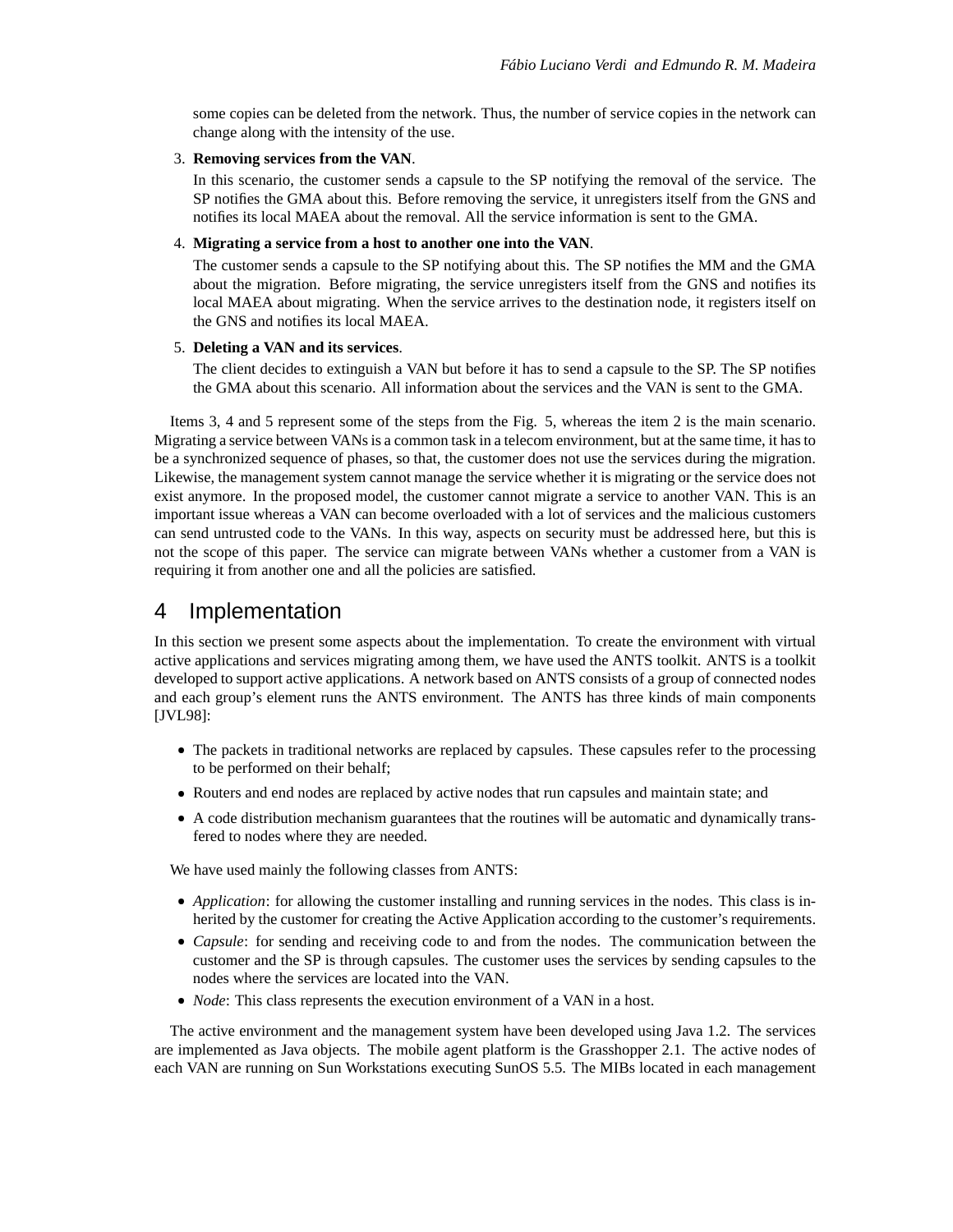level are developed using hash tables and bidimensional arrays. Each management agent is responsible for its MIB and it cannot access other ones of another VAN located at the same host. In the following, we comment some of available functions from the management interface.

- 1. What are the most and least services required (per host, per VAN and in the network as a whole).
- 2. What are the most and least hosts required (per VAN and in the network as a whole).
- 3. What is the throughput (per host, per VAN and in the network as a whole).
- 4. Sending agents for gathering performance data (per host, per VAN and in the network as a whole).
- 5. Collecting accounting data (per service, per host, per VAN and in the network as a whole).
- 6. Showing the migration table (per service and all services).
- 7. Moving a service for load balancing.
- 8. Deleting services from the environment.

The questions above are some of the possible that can be supported by the management system. More general and specific information can be extracted from the environment in a flexible way by creating other questions and gathering other metrics on the managed service. This is possible due to the model is open to include new operations in order to support a large number of domains. Items 7 and 8 are related to the configuration functional area. The last item requires an excessive search across the VANs for getting candidate services for removal. If this operation, based on the policy 1, finds some services which can be deleted, the manager (human) can decide if the service will be removed or not. Therefore, before removing services, the manager can invoke the operation 5 for collecting accounting data and be sure that a determined service can be removed and not affect the environment.

A service has a single name in the network and it can only be identified by this name. This name is generated by the concatenation of the virtual active network name, the host name where the service is located, and the name given by the service provider. For instance:

- virtual active network name: **vn1**;
- host name where the service is located: **1.1.1.2**;
- name given by the service provider: **serviceA**.

#### $Final name = v11.1.1.2$ serviceA.

The generated name is single and it is registered and located in the GNS. The GNS is a naming service developed using JNDI (*Java Naming and Directory Interface*). The GNS receives the location and the identifier from the service and creates a reference that points where the service is located. The management agents get the service references searching in this component.

## 5 Conclusion and future work

In this paper we present a model for service management in virtual active networks. In these networks, the services can migrate from a VAN to another one according to the customer's requirements. This is the common case in a telecom environment whereas the customers can install a VAN for satisfying their requirements. The environment has a Service Provider, and a Policy Manager responsible for controlling and processing policies. The customer has an Active Application for using the available environment.

The solution presented mainly is for mobile services, and due to this facility, the proposed model is based on a mobile agent platform and considers three management functional areas: accounting, performance and configuration. This model is flexible in the sense of management questions can be answered from different levels of management: per service, per host, per VAN, and in the network as a whole. We have also described where the MIBs are located throughout these different levels of management and the hierarchy for gathering data. We have created some scenarios for simulating a telecom environment and exploited the service provisioning and management. The scenarios were created using the ANTS toolkit which has sufficient features for implementing our experimentation environment. We have also developed a Global Naming Service in order to allow the service remotely registers itself.